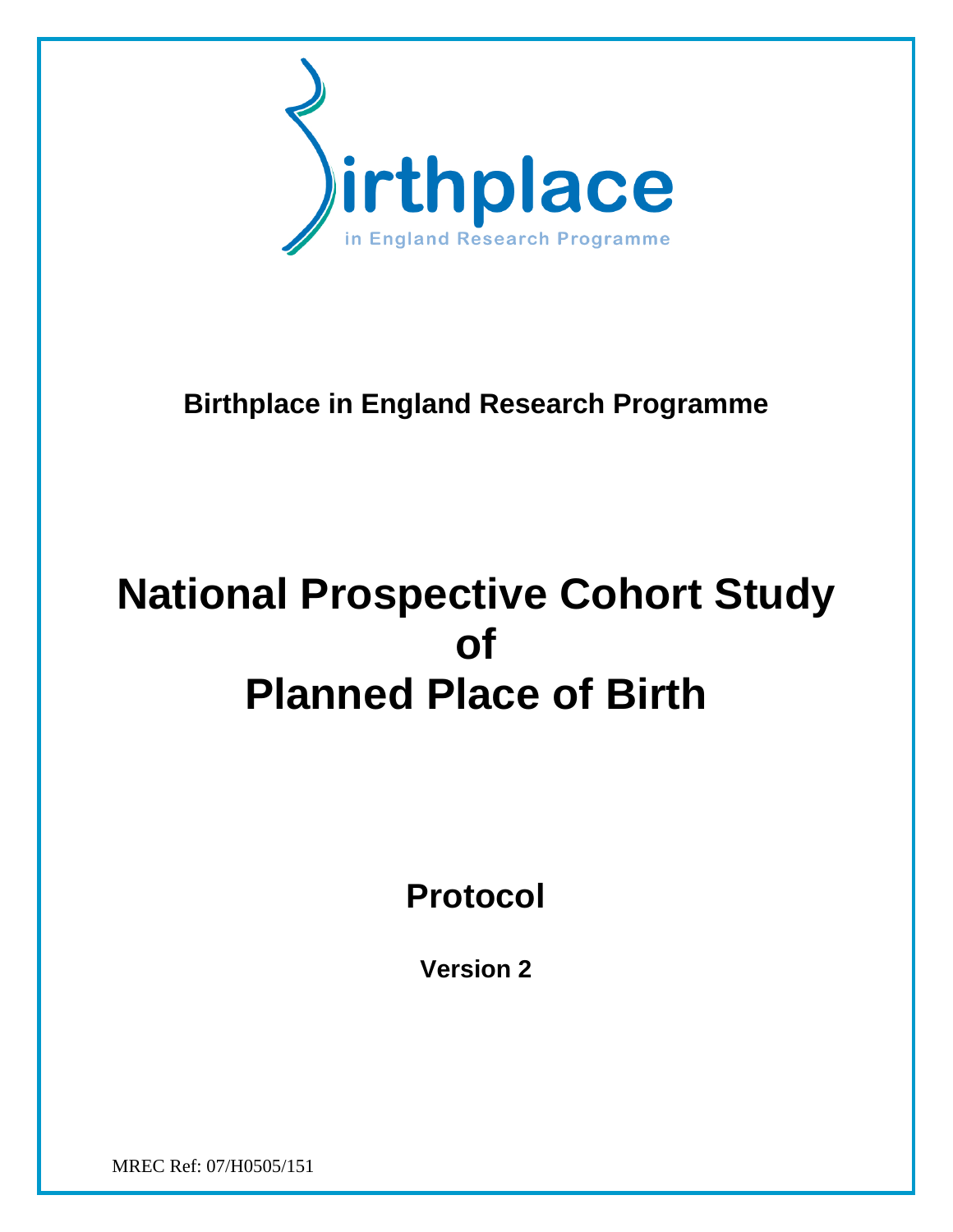# **Contents**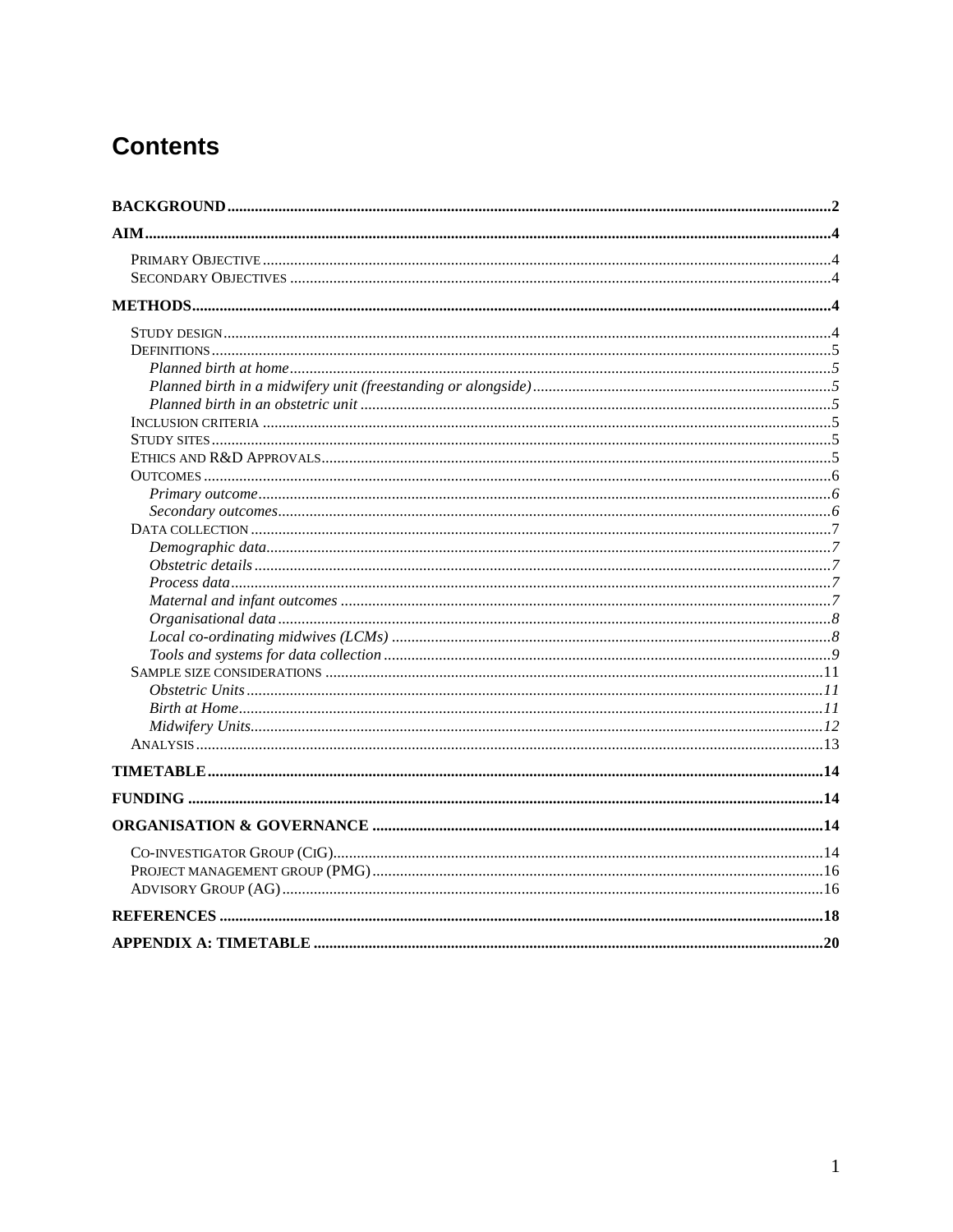# **Background**

A range of initiatives are driving changes in the organisation and delivery of maternity care. In the 1990s Changing Childbirth (1) recommended that the planning and delivery of maternity care should be responsive to individual needs, and enable women to make informed choices about their care. Subsequent NHS policies and priorities, such as Keeping the NHS Local (2), have placed greater power and control in the hands of maternity service users by aiming to provide a seamless service to facilitate service users' journeys through organisational and professional boundaries. Changes in workforce deployment such as the Changing Workforce Programme (3) revisions to medical training, the European Working Time Directive (4), maternity staffing standards (5) and neonatal service reconfigurations are altering organisational and professional practice boundaries. This has resulted in the introduction of support workers (6), extending the roles of nurses and midwives to include activities usually undertaken by medical staff, and the promotion of midwifery-led care. The implementation of these initiatives is taking place within a complex service, involving a range of caregivers in different settings across the acute and primary care sectors, to meet diverse needs which range from promoting health and well-being to high dependency care of sick women and babies.

The Maternity Standard of the National Service Framework (NSF) for Children, Young People and Maternity Services specified that "Every woman [should be] able to choose the most appropriate place and professional to attend her during childbirth based on her wishes and cultural preferences and any medical and obstetric needs she and her baby may have" (7). Maternity Matters, the implementation plan for the NSF, consolidated this policy direction for maternity care which emphasises patient choice, local service provision and easy access (8). By the end of 2009, depending on their circumstances, a woman and her partner should be able to choose where they wish to give birth: at home, in a local midwifery unit or in an obstetric unit (8).

Reviews of research used to support the development of these policies have identified major gaps in the evidence. These gaps include any accurate quantification of the risk of any adverse outcomes associated with birth in the different settings. In addition, poor and inconsistent classification of clinical settings for birth has further compromised evaluations of process, clinical outcomes and cost-effectiveness. One major problem in interpreting much of the evidence is that 'actual place of birth' has been used to make inferences about 'planned place of birth', as 'planned place of birth' is usually not recorded in routine data collection systems in the UK (9, 10, 11, 12).

A Cochrane systematic review of home versus hospital birth, which included only one trial with 11 women, showed no clear differences in safety or other outcomes between the two settings (13). A meta-analysis of observational studies comparing planned home and planned hospital birth examined perinatal outcomes for 24,092 'low risk' women and their babies (14). No difference was observed for perinatal mortality ( $OR =$ 0.87, 95% CI 0.54-1.41). However, there was evidence that women planning birth at home had a lower risk of severe perineal lacerations ( $OR = 0.67$ , 95% CI 0.54-0.83) and that their babies were less likely to have low Apgar scores ( $OR = 0.55$ ,  $95\%$  CI 0.41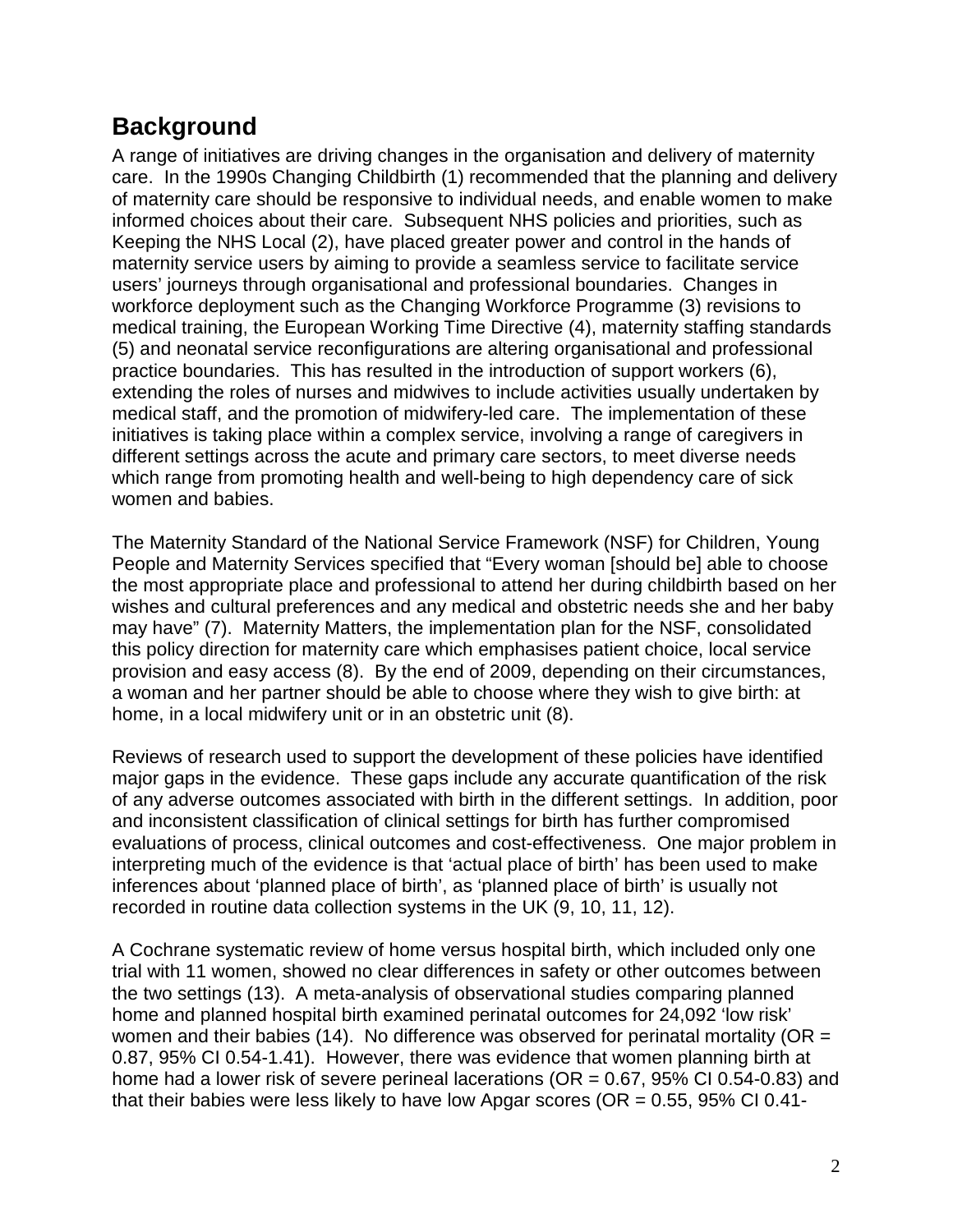0.74). Also, there was evidence that women planning birth at home had a lower frequency of induction, augmentation, episiotomy, instrumental vaginal birth, and caesarean section.

NHS midwifery units provide midwife-led care for women who are at low risk of complications at the onset of labour (15). Midwifery units can be categorised as 'freestanding' (on a site geographically separate from an obstetric unit) or 'alongside' (in the same building or on the same site as an obstetric unit). A Cochrane systematic review of randomised controlled trials of 8,677 women comparing birth in home-like settings with conventional institutional settings showed that women who gave birth in home-like settings experienced a statistically significantly greater satisfaction with care (RR = 1.14, 95% CI 1.07-1.21), were more likely to have no intrapartum analgesia (RR  $= 1.19$ , 95% CI 1.01-1.40), and were less likely to have an episiotomy (RR = 0.85, 95%) CI 0.74-0.99). There was some suggestion that births in home-like settings may have been associated with higher perinatal mortality (RR = 1.83, 95% CI 0.99-3.38) (16). No trials of freestanding midwifery units were found for this review.

Prospective observational studies of free-standing midwifery units also show a reduction in intervention during labour. However, it is difficult to draw clear conclusions about the effect of setting for place of birth on outcomes due to the heterogeneity of studies, poor study design and the varied outcome measures used. No randomised trials have been undertaken to evaluate freestanding midwifery units in the UK (10, 17). Current development of birth centres in England is ad-hoc and poorly evaluated, with a lack of agreed quality standards and benchmarks (18).

High quality evidence about the risks and benefits associated with planning to give birth in different settings should be available to women. The draft clinical guidance on planning place of birth, intrapartum care, published for public consultation in March 2007 by the National Institute for Health and Clinical Excellence recommended that "A prospective study should be carried out in the UK to evaluate planning to give birth at home" (19). It is in this context that the Birthplace in England Research Programme (Birthplace) (http://www.npeu.ox.ac.uk/birthplace) has been designed to compare the safety of the different settings for birth supported by the NHS in England.

The national prospective cohort study described in this document is one component of the Birthplace Research Programme. The study aims to evaluate the safety of planned birth at home, in freestanding midwifery units, in alongside midwifery units and in obstetric units. Collecting information from all births planned at home in England represents a major challenge and it is acknowledged that there is no certainty this will be possible. Therefore, the Birthplace Feasibility Study, funded by the the Department of Health (DH) Policy Research Programme, is currently being conducted to evaluate the feasibility of the inclusion of the 'planned birth at home' component in this national prospective cohort study. A decision about whether or not feasibility has been demonstrated will be made in December 2007. If it is not feasible to collect information about planned birth at home, the national cohort study will only collect information on planned birth in midwifery units and obstetric units. If feasibility is demonstrated, the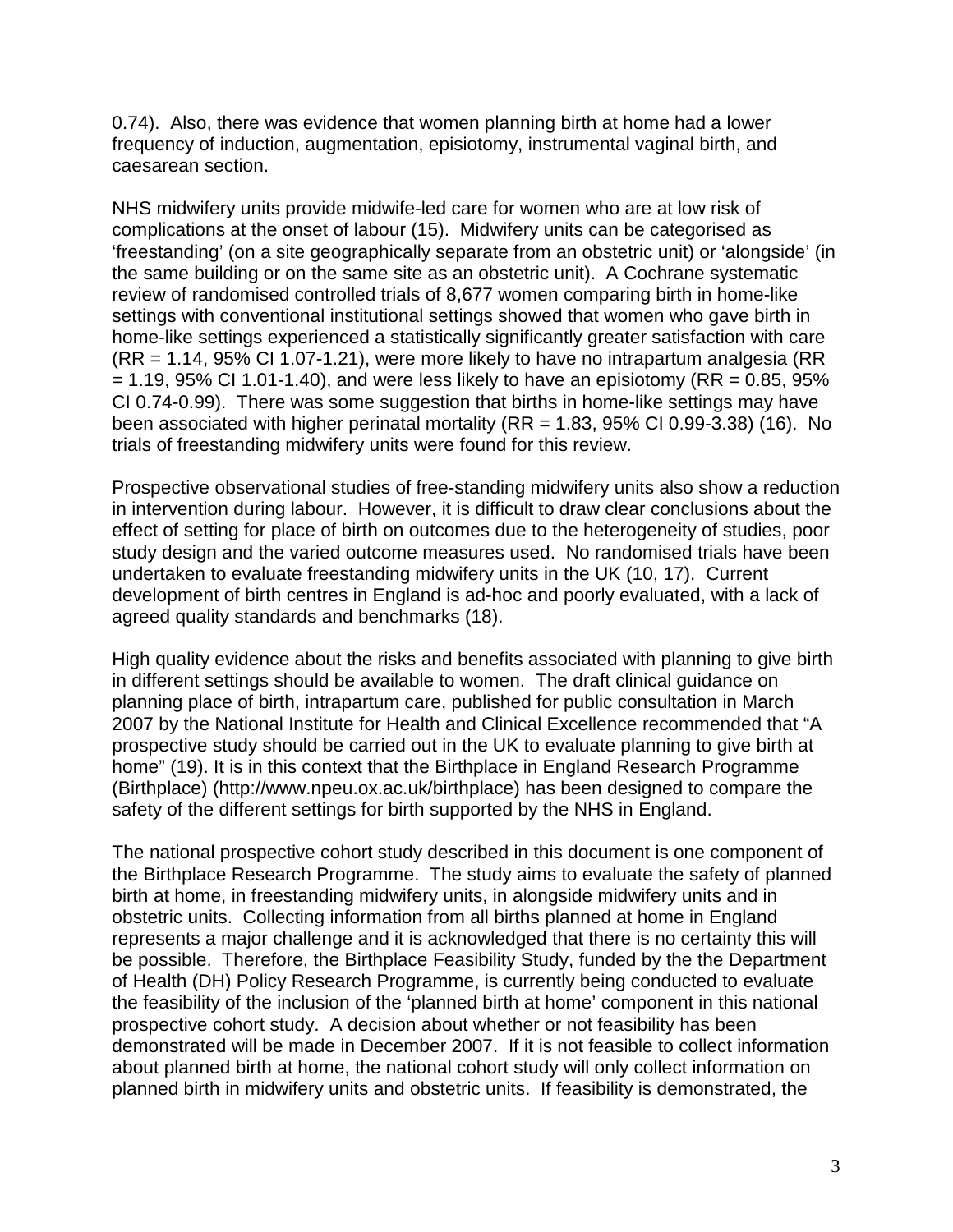planned birth at home component will be included in the cohort study to provide a complete picture of the outcomes associated with all the settings currently supported by the NHS for birth in England.

# **Aim**

To compare the safety of planned birth at home, in freestanding and alongside midwifery units and in obstetric units in England.

# **Primary Objective**

To compare neonatal mortality and morbidity for planned birth at home, in a freestanding midwifery unit and in an alongside midwifery unit with planned birth in an obstetric unit, for women judged to be at 'low risk' of complications at labour onset.\*

# **Secondary Objectives**

- o To compare maternal morbidity for planned birth at home, in a freestanding midwifery unit and in an alongside midwifery unit with planned birth in an obstetric unit, for women judged to be at 'low risk' of complications at labour onset.
- o To compare neonatal mortality and morbidity for planned birth at home, in a freestanding midwifery unit and in an alongside midwifery unit with planned birth in an obstetric unit, for all women, irrespective of risk at labour onset.
- $\circ$  To compare maternal and infant birth interventions and outcomes for planned birth at home, in a freestanding midwifery unit and in an alongside midwifery unit with planned birth in an obstetric unit, for women judged to be at 'low risk' of complications at labour onset.
- o To compare neonatal and maternal outcomes for women who transfer from home, freestanding midwifery units and alongside midwifery units, during or immediately after labour, with outcomes for women who are not transferred.
- $\circ$  To determine whether indication for transfer, time from decision making until transfer, duration of transfer or events after transfer are associated with poor outcomes for women who are transferred during or immediately after labour.

# **Methods**

# **Study design**

Prospective cohort study with planned place of birth as the exposure and neonatal mortality and morbidity as the primary outcome.

\*Note: All comparisons between women who planned to give birth at home or in a midwifery unit and women who planned to give birth in an obstetric unit will be made using planned births in obstetric units as the reference group. This will maximise statistical efficiency and does not imply obstetric units are being considered the standard of care.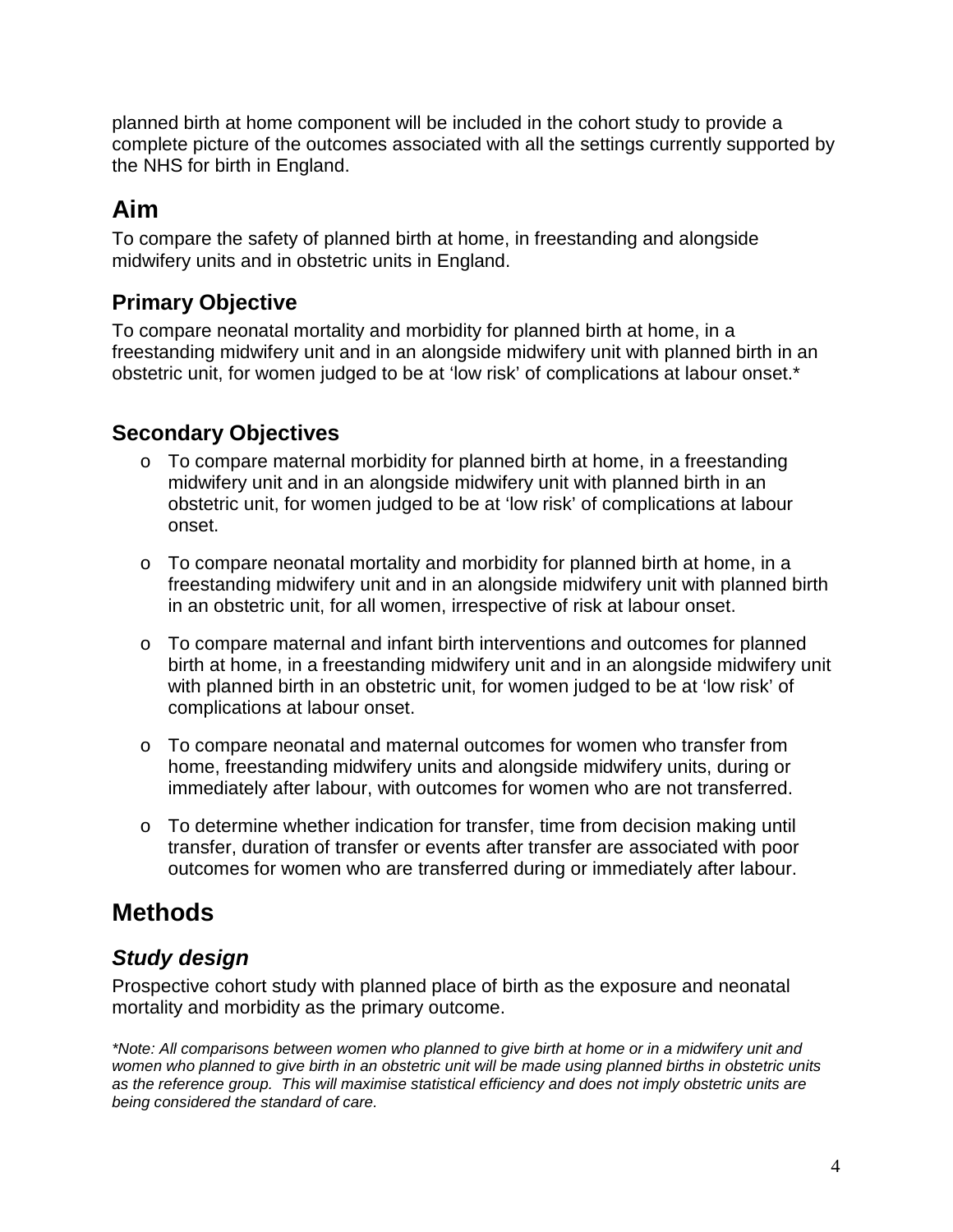## **Definitions**

#### **Planned birth at home**

A birth which occurs for a woman who, at the start of care in labour, intended to give birth at home and who received care from a midwife during established labour at home, regardless of where the woman actually gives birth.

#### **Planned birth in a midwifery unit (freestanding or alongside)**

A birth which occurs for a woman who, at the start of care in labour, intended to give birth in a midwifery unit and who received care from a midwife during established labour in a midwifery unit, regardless of where the woman actually gives birth.

#### **Planned birth in an obstetric unit**

A birth which occurs for a woman who, at the start of care in labour, intended to give birth in an obstetric unit and who was admitted and received care during established labour in an obstetric unit.

### **Inclusion criteria**

Data will be collected for all women planning birth at home, in freestanding midwifery units and in alongside midwifery units who are attended by a midwife during labour, for any amount of time, in their planned place of birth.

Data will be collected for all women planning birth in an obstetric unit except:

- Women who have an elective caesarean section or any caesarean section before the onset of labour
- Women who present in labour before 36 completed weeks gestation
- Women with a multiple pregnancy

Data will not be collected for women who have an unintended birth at home.

# **Study sites**

All NHS Trusts providing maternity care in England will be included in the study. The aim is to collect data on every woman planning a home birth in England who has an NHS midwife providing her care. All midwifery units in England, both freestanding and alongside, will be invited to participate in the study. Twenty eight randomly selected obstetric units will be included in the study, stratified by size and geographic location to be representative of obstetric units in England. Data from an ongoing national mapping survey of all NHS Trusts providing maternity care in England will provide the sampling frame for the selection of the obstetric units. These mapping data are being collected as part of the Birthplace Research Programme in collaboration with the Healthcare Commission review of maternity services and will be available in October 2007 (20).

# **Ethics and R&D Approvals**

Relevant approvals will be sought and achieved before data collection begins.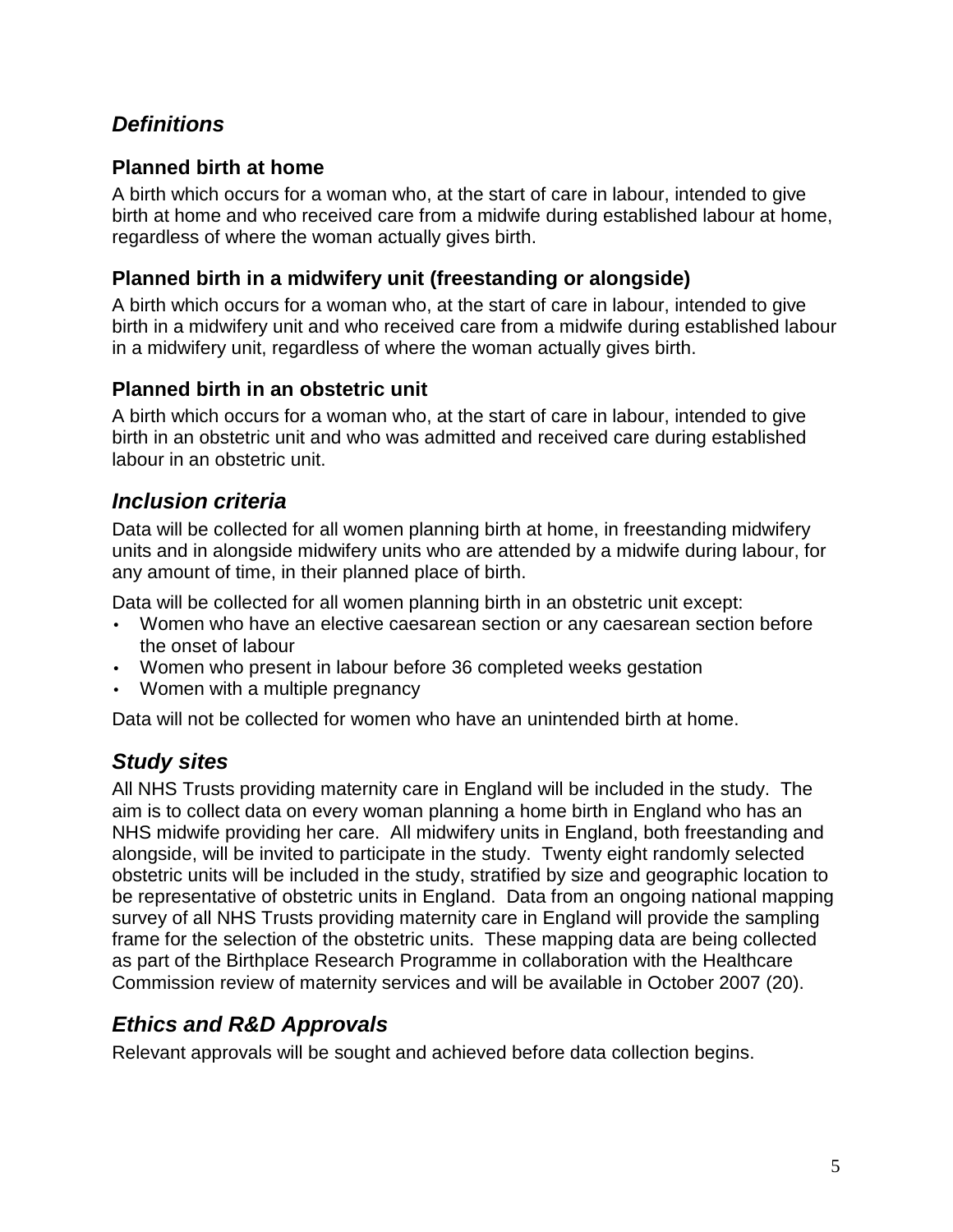### **Outcomes**

#### **Primary outcome**

Composite outcome\* of neonatal mortality and morbidity: stillbirth after presentation in labour, early neonatal death (within 7 days of birth), neonatal encephalopathy, meconium aspiration, brachial plexus injury, fractured humerus or clavicle.\*\*

#### **Secondary outcomes**

Interventions during labour:

- Syntocinon augmentation
- Epidural or spinal
- General anaesthetic
- Normal birth
- Immersion in water for pain relief
- Active management of the third stage

Neonatal outcomes:

- Stillbirth after presentation in labour
- Apgar score <7 at 5 minutes
- Early neonatal death (within 7 days of birth)
- Neonatal encephalopathy
- Meconium aspiration
- Brachial plexus injury
- Fractured humerus\*\*\*
- Fractured clavicle\*\*\*
- Fractured skull\*\*
- Cephalohaematoma
- Cerebral haemorrhage
- Early onset neonatal sepsis (within 48 hours of birth)
- Kernicterus
- Seizures
- Admissions to neonatal unit within 48 hours of birth for at least 48 hours with evidence of feeding difficulties or respiratory distress

\*Note: Using a composite outcome will give the study more power to detect differences in safety between planned place of birth than if a single outcome, which would have a lower incidence, was used. The results could be misleading if the exposure affects different outcomes in different ways. For example, if the effect of planned place of birth in a particular setting decreased deaths but resulted in increased significant morbidity there might be no difference observed in the primary outcome, even though deaths were being prevented in one setting. The likelihood of this occurring is small and therefore the increased statistical power of using a composite outcome outweighs the alternative approach of substantially increasing the sample size to address individual components of the primary outcome.

\*\*Note: The signs of mild encephalopathy can be subtle; hence a number of such babies are likely to have a range of non-specific signs such as respiratory difficulty and poor feeding rather than features more specifically associated with encephalopathy. Since this is a mature group of babies, any difference in the incidence of these "other" admissions is likely to result from differences in the incidence of perinatal asphyxia.

\*\*\*These outcomes refer to diagnosed fractures. Minor fractures, particularly of the clavicle, are often missed and have little or no clinical significance. These fractures will not be specifically sought by this study as the aim is to collect data routinely recorded in medical records.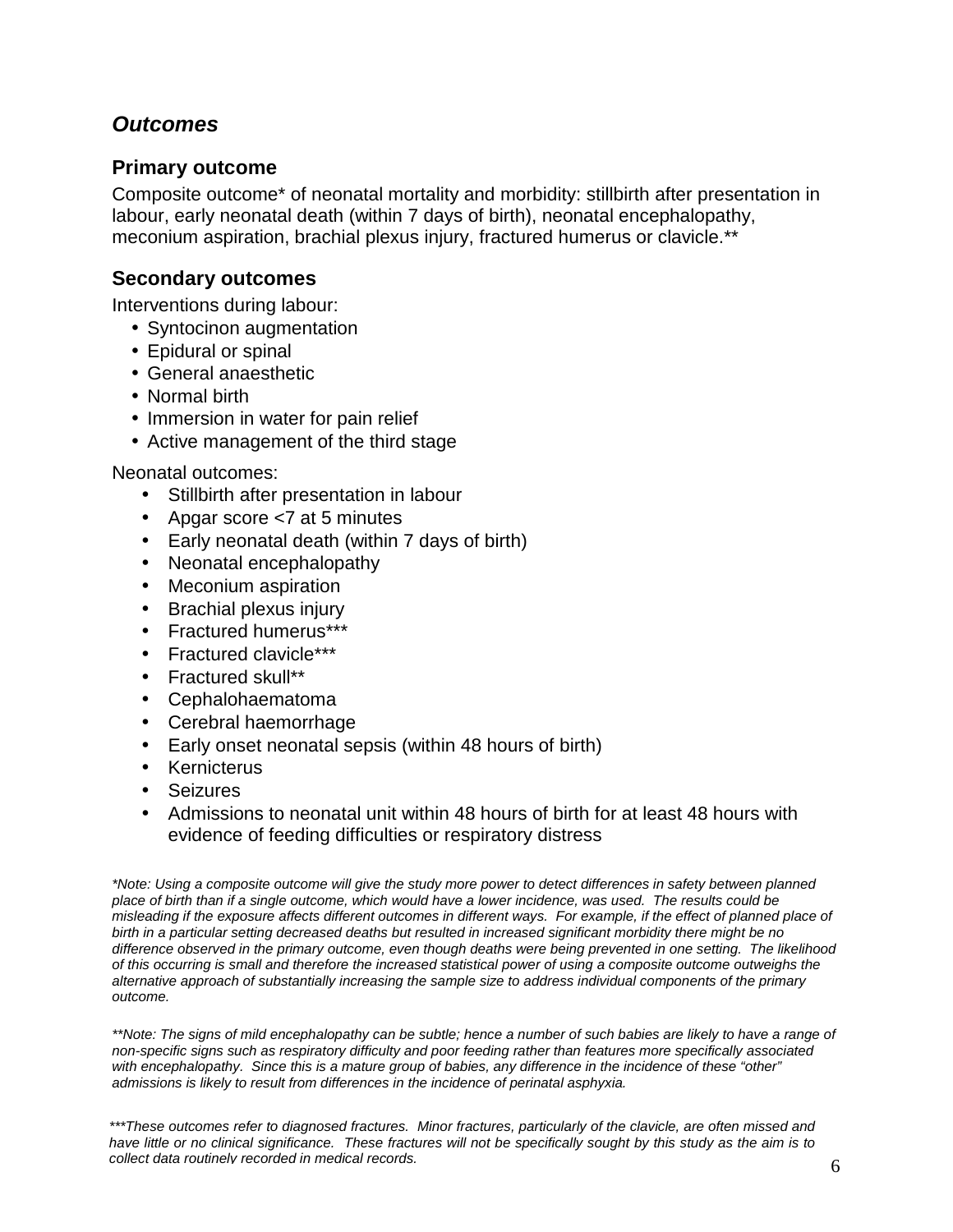Maternal outcomes:

- Maternal death (within 42 days of giving birth)
- Mode of birth: spontaneous vaginal birth (cephalic/breech presentation), instrumental vaginal birth or caesarean section
- Episiotomy
- Third or fourth degree perineal trauma
- Blood transfusion
- Breastfeeding initiation
- Admission to Intensive Therapy Unit /High Dependency Unit

### **Data collection**

Collection of accurate and consistent information on all women giving birth in each setting during the study period is needed to calculate a reliable estimate of the adverse outcome incidence. Routine data collection systems are not fit for this purpose because of the variety of hospital information systems in use, inconsistencies in definitions between maternity systems and poor population coverage.

Detailed information will be collected for every eligible woman giving birth during the study period using specially designed data collection forms. The following core data items to be collected will be the same for each planned place of birth:

#### **Demographic data**

- Mother's full name
- Mother's date of birth
- Mother's NHS number
- Mother's address including postcode
- Mother's age
- Mother's ethnicity
- Mother's understanding of English language
- Mother's marital status
- Mother's BMI
- Baby's NHS number

#### **Obstetric details**

- Mother's medical history
- Mother's obstetric history
- Gestation at delivery

#### **Process data**

- Date of delivery
- Transfer data

#### **Maternal and infant outcomes**

• Mode of onset of labour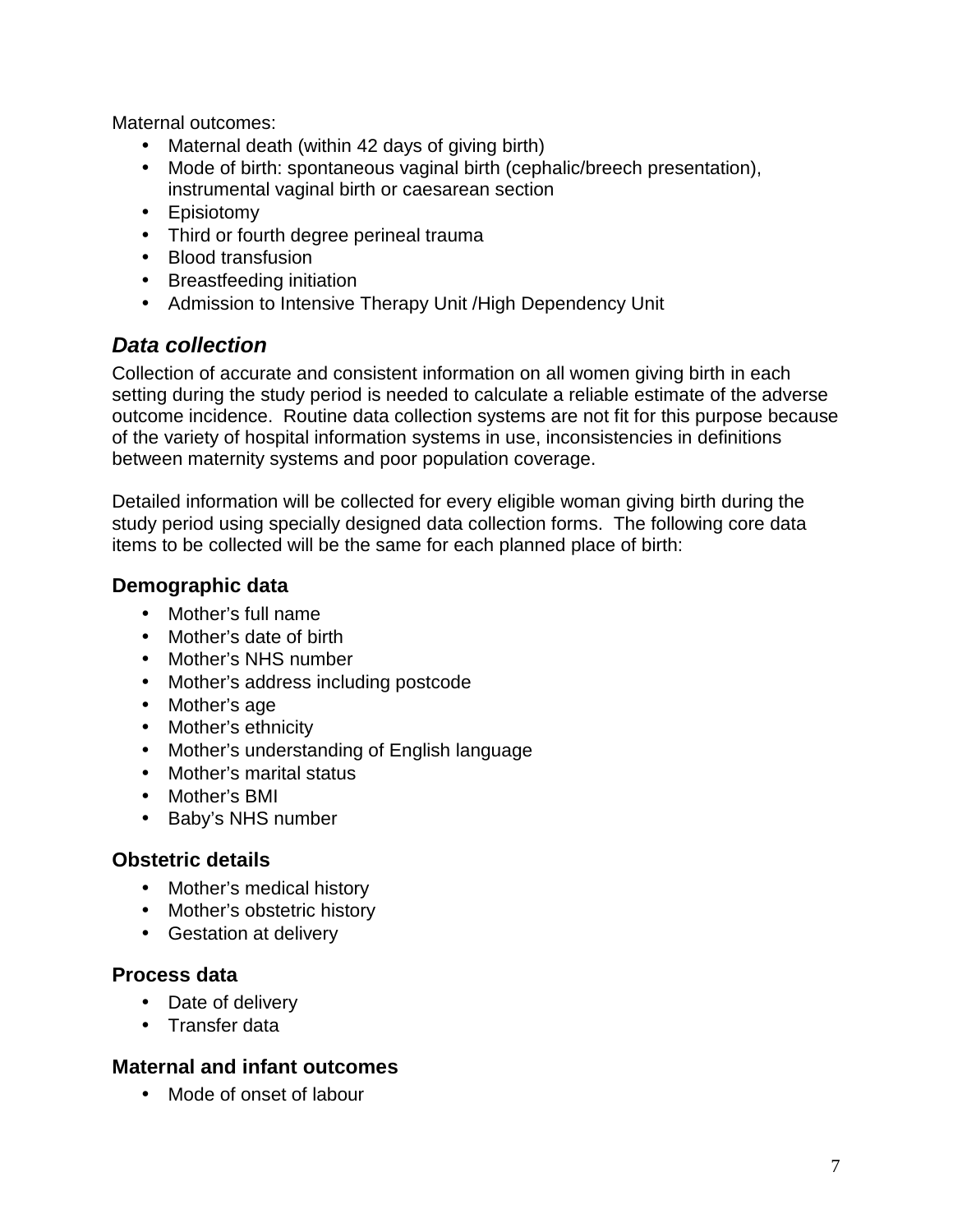- Mode of birth
- Perineal trauma (Episiotomy,  $3<sup>rd</sup>$  and  $4<sup>th</sup>$  degree trauma)
- Outcome of pregnancy (live/stillbirth)
- Sex of baby
- Birthweight of baby
- Apgar score at 5 minutes
- Postnatal maternal transfer
- Maternal blood transfusion
- Initiation of breastfeeding
- Neonatal transfer
- Neonatal morbidity
- Early neonatal death (within 7 days of birth)

#### **Organisational data**

A number of organisational and staffing factors are known to impact on the quality of care women receive. Checks will be made on changes to overall midwifery and medical staffing since the mapping data were collected. Within each trust, detailed data will be collected prospectively on throughput, staffing and outcomes at discharge. This will allow us to look at case-mix and outcomes directly linked with staffing and organisation on a day-to-day basis using methods similar to those successfully employed in the National Sentinel Caesarean Section Audit (NSCSA) (21) and the UK Neonatal Staffing Study (22). This will involve completing labour ward logs twice a day in all freestanding midwifery units, alongside midwifery units and the stratified sample of obstetric units, selected on the basis of the size and geographic location data provided by the mapping study. Staff will be asked to complete data sheets daily at specified times logging staffing levels and availability, admissions, transfers, and discharges.

### **Local co-ordinating midwives (LCMs)**

Designated local co-ordinating midwives (LCMs) will act as the link between the midwives providing intrapartum care to women throughout England and the coordinating centre at the National Perinatal Epidemiology Unit (NPEU). Through consultation with Heads of Midwifery, at least one LCM will be identified in each Trust, depending on the size and service configuration within the Trust. LCMs are likely to be clinical midwives involved in intrapartum care. Supported by the Birthplace Research Programme staff at the NPEU, the LCMs will organise and manage the data collection forms which will be completed by the midwives who provide intrapartum care for women in their Trust.

The Birthplace Research Programme staff at the NPEU will organise study days for the LCMs, to provide information about the study background and methodology. These study days will also offer opportunities for wider consultation on the study procedures and consideration of potential problems that could arise at Trust level during data collection. A number of resources will also be made available to support the LCMs to publicise the study locally including teaching materials, posters and pens.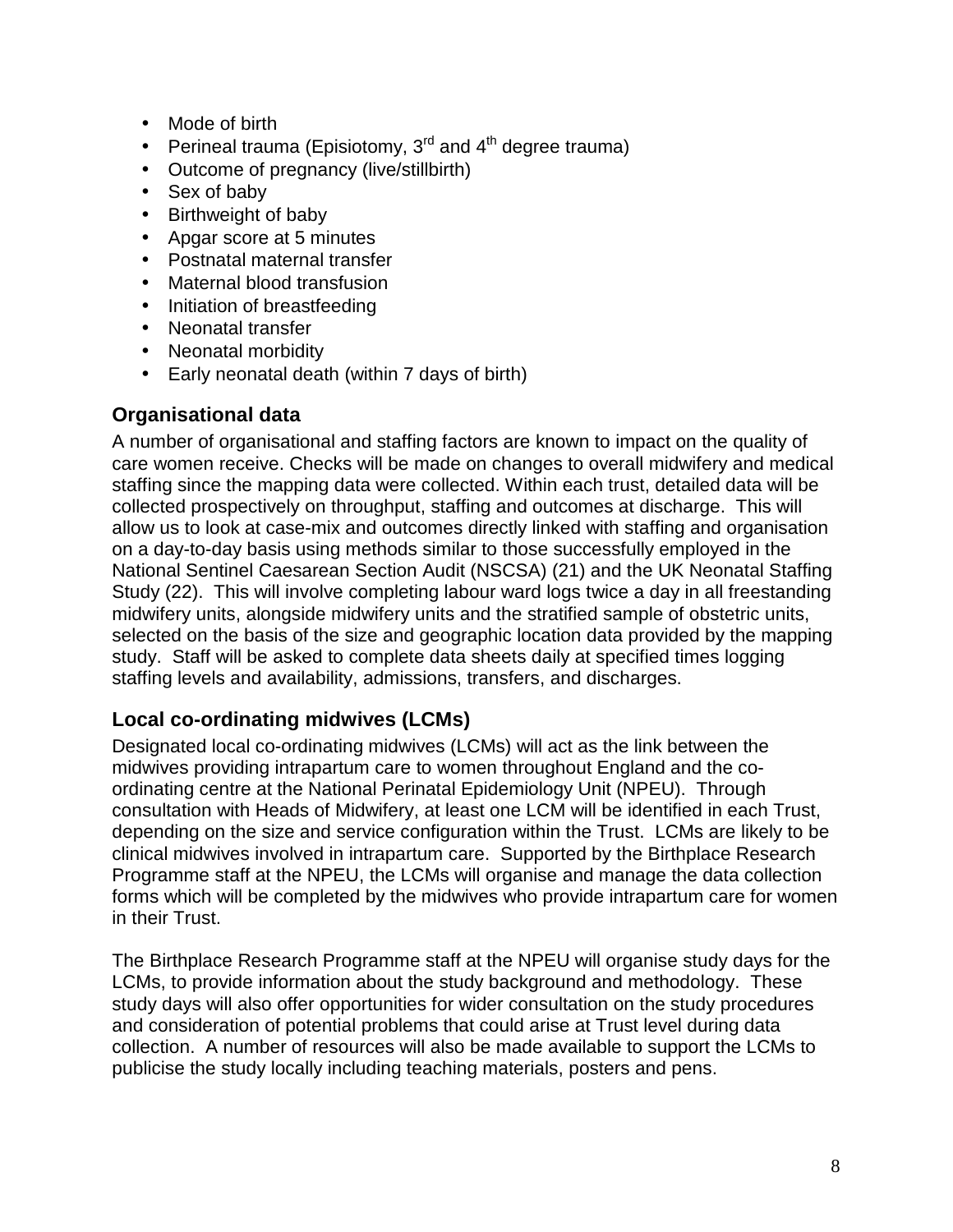#### **Tools and systems for data collection**

The systems that will be used for data collection have been adapted from those used successfully in the National Sentinel Caesarean Section Audit (19) and have been tested in the Birthplace Feasibility Study. In order to make accurate and reliable comparisons between women planning birth in different settings it will be necessary to collect data for large numbers of women and their babies.

Data collection for the Birthplace Feasibility Study only included planned home births. The organisation of intrapartum care and postnatal care services are similar for home births and for freestanding midwifery units. The midwife who provides intrapartum care in these settings is likely to continue caring for the woman during the postnatal period. In alongside midwifery units and obstetric units the organisation of maternity services is more separate. The midwife who provides intrapartum care is unlikely to continue providing care during the postnatal period. As a result, it will be necessary to test the data collection systems that were developed in the Birthplace Feasibility Study in alongside midwifery units and obstetric units. The data collection systems will be tested for two weeks in the three Trusts that participated in the Birthplace Feasibility Study. This will ensure that the current data collection systems are adequate for births that are planned in alongside midwifery units and obstetric units.

Individual women will not be asked to give consent to participate in the study as the care they receive will not change in any way as a result of the study. Also, all of the data that will be collected are routinely recorded in the maternity, postnatal or neonatal notes. In addition the process of seeking and obtaining consent would be likely to introduce substantial bias in the composition of the comparison groups.

A unique participant number will be on the front page and the second page of each data collection form. The data collection form will have a detachable front page, on which the woman's identifying information will be recorded. The rest of the data collection form will not contain any identifiers, except for the woman's postcode. The information collected on the section of the form that will be returned to the NPEU will include demographic information, details of maternal obstetric history, pregnancy, labour, birth and neonatal and maternal outcomes. The attending midwife will complete the data collection form using information available in the woman's maternity notes and from the outcome of the birth.

The only personally identifying information that will be returned to the NPEU will be the woman's postcode. The post code will be used to generate an index of multiple deprivation score for each woman. A measure of deprivation is important because if it is related to planned place of birth and having an adverse outcome it could be an important confounding factor that should be controlled for in the analysis. An application will be submitted to the Patient Information and Advisory Group (PIAG) in order to gain permission to collect women's postcode without asking for their consent to participate in the study (23). If approval is not granted by PIAG women's postcode will not be collected.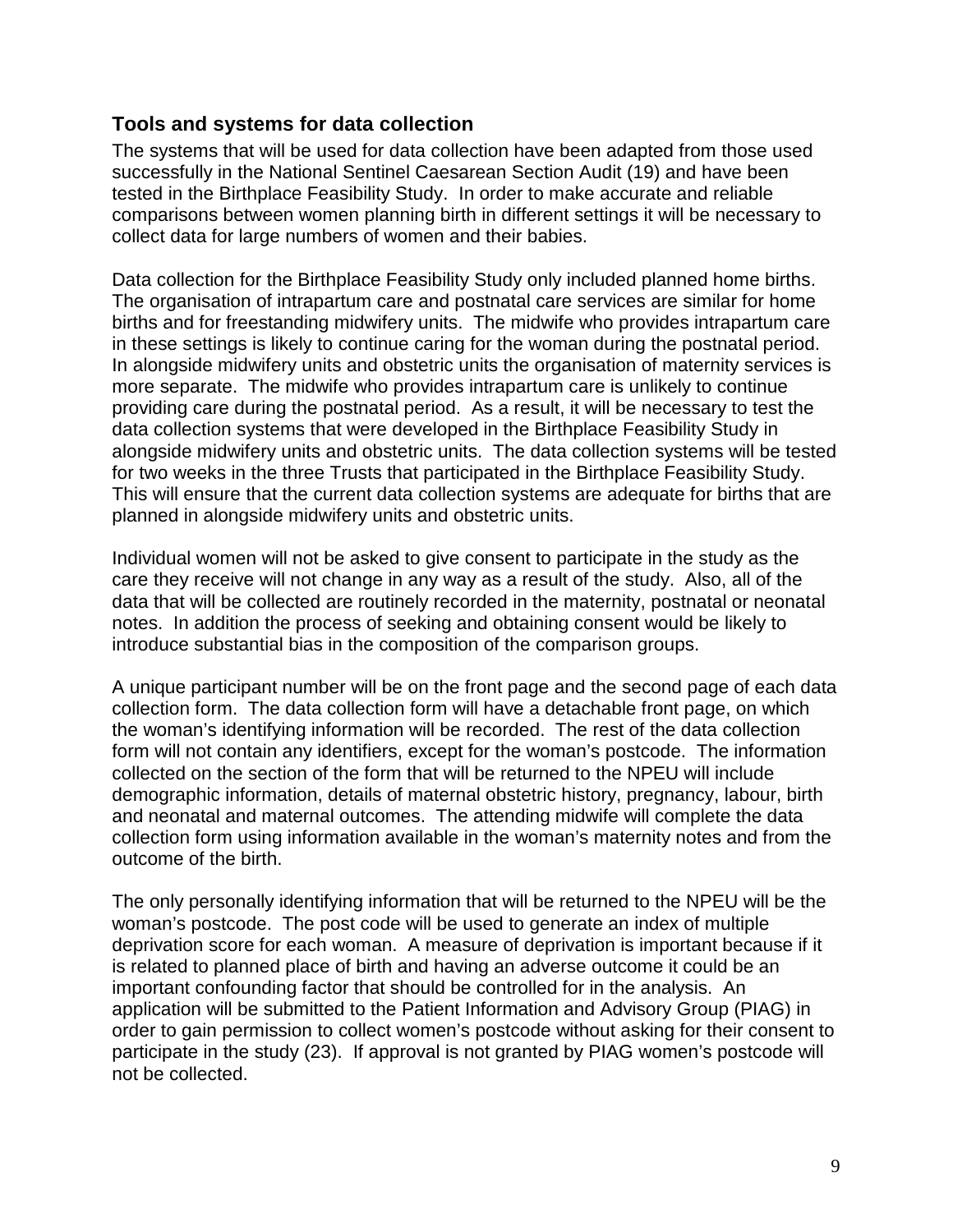The outcomes for women and their babies who are transferred from their planned place of birth during or after labour will also be collected. This is important as these births are more likely to be associated with adverse outcomes. When a woman is transferred, the attending midwife will ensure the data form goes with the woman and that remaining data items are completed. The process of collecting these data will rely on the participation of midwives and occasionally neonatologists. Working with LCMs and, for example, the supervisors of midwives and heads of midwifery, a system to validate maternal and neonatal outcomes collected in the Birthplace forms will be developed, implemented and assured in each Trust. This will build on existing risk management reporting systems.

Completed data collection forms will be sent by midwives collecting data to their LCM. In order to ensure data quality, LCMs will validate data content and completeness, checking the maternity case notes if necessary. Also, to ensure all planned home births are included, the LCM will compare the number of forms received with appropriate local records, including records of planned home births, delivery suite and theatre registers and records of transfers to obstetric care. The LCM will detach and retain the front page and send the rest of the data collection form to the data management company for double data entry. The front page of the data collection forms will be retained by the LCMs and will be stored in a locked filing cabinet for at least 5 years or, if longer, the duration of time specified by local NHS Trust R&D procedures. LCMs will liaise with the relevant R&D departments in their Trust to ensure secure storage of these data.

Completed data collection forms will be sent from the LCM to the data management company on a regular basis, at least once every two weeks. On receiving data collection forms the data management company will scan the forms to record that they have been received. The data management company will coordinate the double data entry. Two different operators will enter the data for each data collection form. Checks will be run for inconsistencies and incomplete data. An electronic copy of the most up to date data set along with a report of all of the validation checks that have been run will be provided to the NPEU by the data management company on a weekly basis using a secure online system. The research team at the NPEU will refer any data queries that need to be followed up to the appropriate LCM. The unique identifier on each form will allow the NPEU to tell the LCM which participants have inconsistent, ambiguous, or missing data that needs to be checked.

During the period of data collection, regular contact will be maintained between the LCMs and the research staff at the NPEU in order to address any problems or queries with data collection.

After each batch of forms has been double data entered, the data management company will send the data collection forms to the NPEU. Data forms will be stored at the NPEU in a secure space, with access restricted to specified staff. It is the policy of the NPEU that data are held in perpetuity.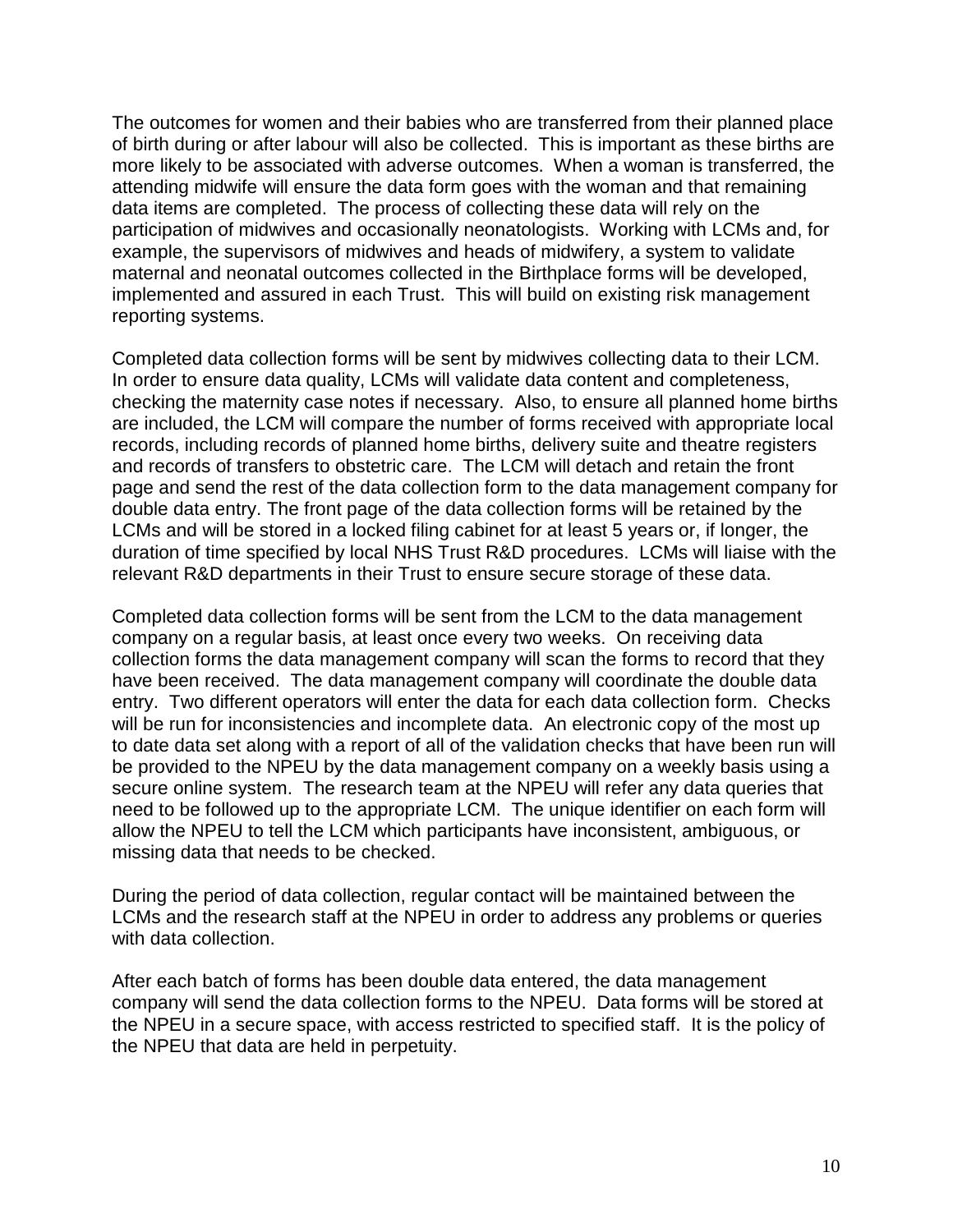A data management company will be used for the double data entry due to the large amount of data entry that will be required for the study. During peak periods it is anticipated that over 3000 data collection forms will need to be double data entered each week. Outsourcing the data entry will be much more efficient and cost effective than entering the data in house at the NPEU. The company that is contracted to manage the data entry will provide evidence that they comply with the Data Protection Act 1998 and will be registered with the Information Commissioner.

### **Sample size considerations**

The primary outcome for the national study is a composite outcome of neonatal mortality and morbidity likely to be related to the quality of intrapartum care: stillbirth after presentation in labour, early neonatal death (within 7 days of birth), neonatal encephalopathy, meconium aspiration, brachial plexus injury, fractured humerus or clavicle. The incidence of this composite outcome in women judged to be at "low risk" when presenting in labour has been used to determine the sample size needed for the national study to have adequate power to detect clinically important differences in outcome by planned place of birth. Fortunately, major neonatal and maternal morbidity in women judged to be at "low risk" at term are rare. The incidence of neonatal encephalopathy at term is approximately 1.8 per 1,000 live births (24). However, the incidence of intrapartum stillbirth after labour onset, early neonatal death and other related neonatal morbidity at term is much less certain. A reasonable estimate of the incidence of the composite measure of any neonatal morbidity, the primary outcome for the study, is 3.6 per 1,000 births. As the vast majority of data on neonatal morbidity are from obstetric units, this estimate is assumed to be the incidence of the composite outcome in obstetric units.

In order to have adequate power to detect important clinical differences in outcome that are associated with planned place of birth, the national study will need to collect data on at least 20,000 'low risk' women planning to give birth in an obstetric unit, at least 17,000 women planning to give birth at home and at least 5,000 women planning to give birth in each type of midwifery unit.

### **Obstetric Units**

Since most births in England occur in obstetric units, the national study will collect data from more women planning to deliver in this setting than any of the other settings in order to increase the statistical power of the study. We will aim to collect data on at least 20,000 women planning to give birth in an obstetric unit, who are considered to be at 'low risk' of complications at labour onset. As not all women who plan to give birth in an obstetric unit are considered to be 'low risk', we will collect data on approximately 30,000 women planning birth in obstetric units, in order to achieve the sample size of at least 20,000 'low risk' women. Data will be collected from a stratified random sample of 28 obstetric units for approximately 3 months in each unit.

#### **Birth at Home**

Although the number of women planning birth at home in England is not known, we do know the number of women who give birth at home, and the most recent published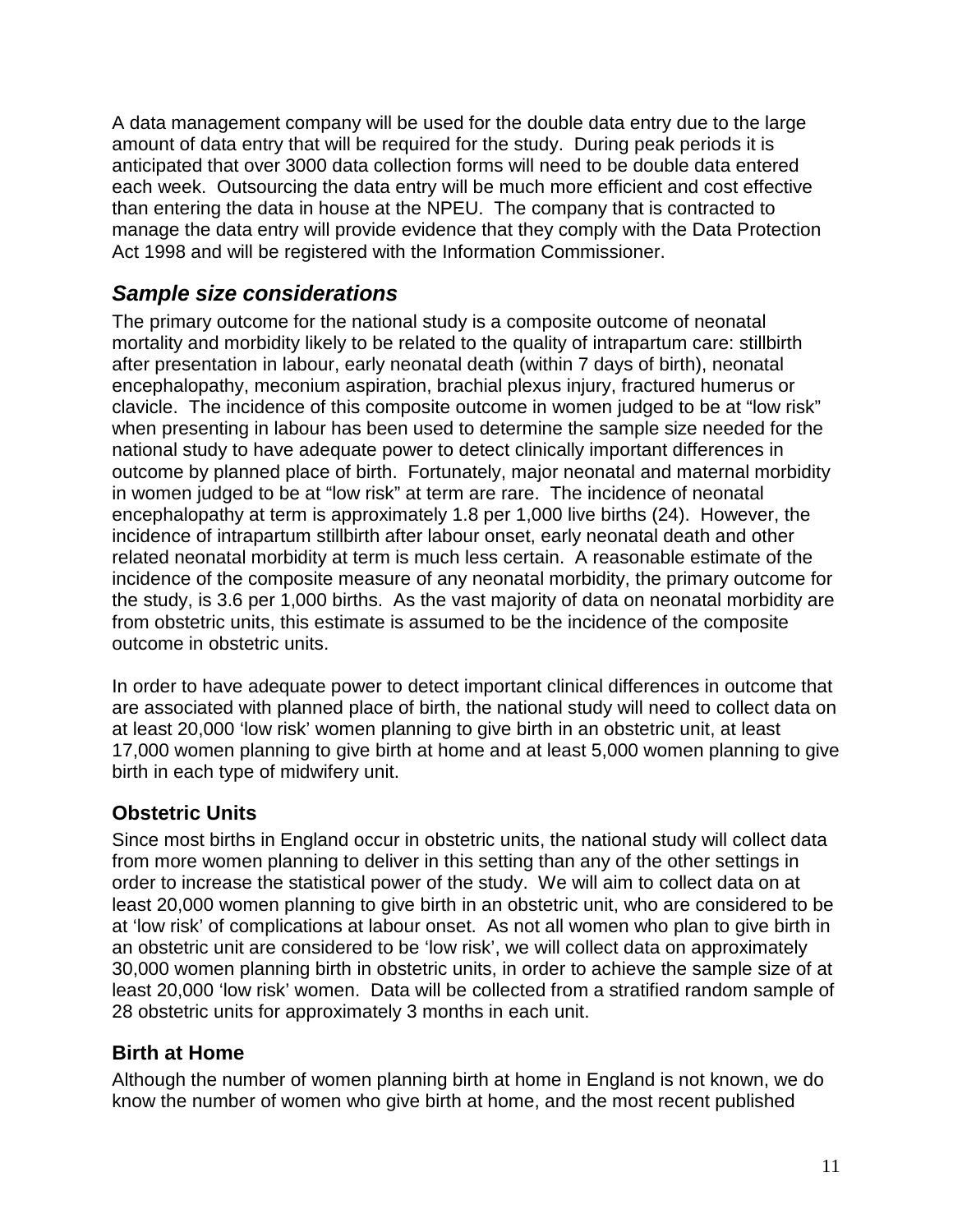statistics demonstrate that approximately 15,000 women gave birth at home in England in 2005 (25). Using this and other available data we can estimate the number of women who plan to give birth at home in England. The proportion of women who plan to give birth at home but transfer in labour from home to hospital may be as high as 43% of those who begin a planned home birth and the proportion of women who have unplanned home births may be as high as 50% of those who give birth at home (26, 27). Excluding women who plan birth at home but transfer from home to hospital during labour would underestimate the number of planned home births. Inclusion of unplanned home births would overestimate the number of planned home births. Taking these parameters into account we have estimated the number of women planning birth at home in England to be approximately 15,000 per year. The study aims to collect data on at least 85% of all women planning birth at home over 16 months, that is, from at least 17,000 women.

With data from 17,000 births which were planned to be at home, it will be possible to detect an increase in the incidence of the composite outcome, from 3.6 per 1,000 births in obstetric units to 5.7 per 1,000 for planned home births, at a 5% significance level with 82% power. Alternatively, the study will be able to detect a reduction in the incidence of the composite outcome, from 3.6 per 1,000 births in obstetric units to 2.0 per 1,000 births for home births, at a 5% significance level with 80% power.

### **Midwifery Units**

In 2004 there were estimated to be 57 freestanding and 32 alongside midwifery units in England (25). This number is likely to have increased, given the policy direction of the NSF Maternity Standard. The median number of births in freestanding midwifery units in 2004 was 175, ranging from 18 to 1,891 (25). Based on these numbers, we estimate that there are approximately 10,000 births in freestanding midwifery units per year. No data are available for the number of births in alongside midwifery units but we believe it may be similar to the number of births in freestanding midwifery units. Data collection is planned for 6 months in each type of midwifery unit, which will allow approximately 5,000 women from each type of unit to be included in the study. Freestanding and alongside midwifery units will be analysed separately when being compared to obstetric units.

The study will be able to detect an increase in the incidence of the composite outcome, from 3.6 per 1,000 births in obstetric units to 6.8 per 1,000 in midwifery units, at a 5% significance level with 80% power. Alternatively, the study will be able to detect a reduction in the incidence of the composite outcome, from 3.6 per 1,000 births in obstetric units to 1.2 per 1,000 births in midwifery units, at a 5% significance level with 80% power.

If freestanding and alongside midwifery units are analysed as one group, there will be data from at least 10,000 planned births in these units for the analysis. The study will be able to detect an increase in the incidence of the composite outcome, from 3.6 per 1,000 births in obstetric units to 6.0 per 1,000 in midwifery units, at a 5% significance level with 80% power. Alternatively, the study will be able to detect a reduction in the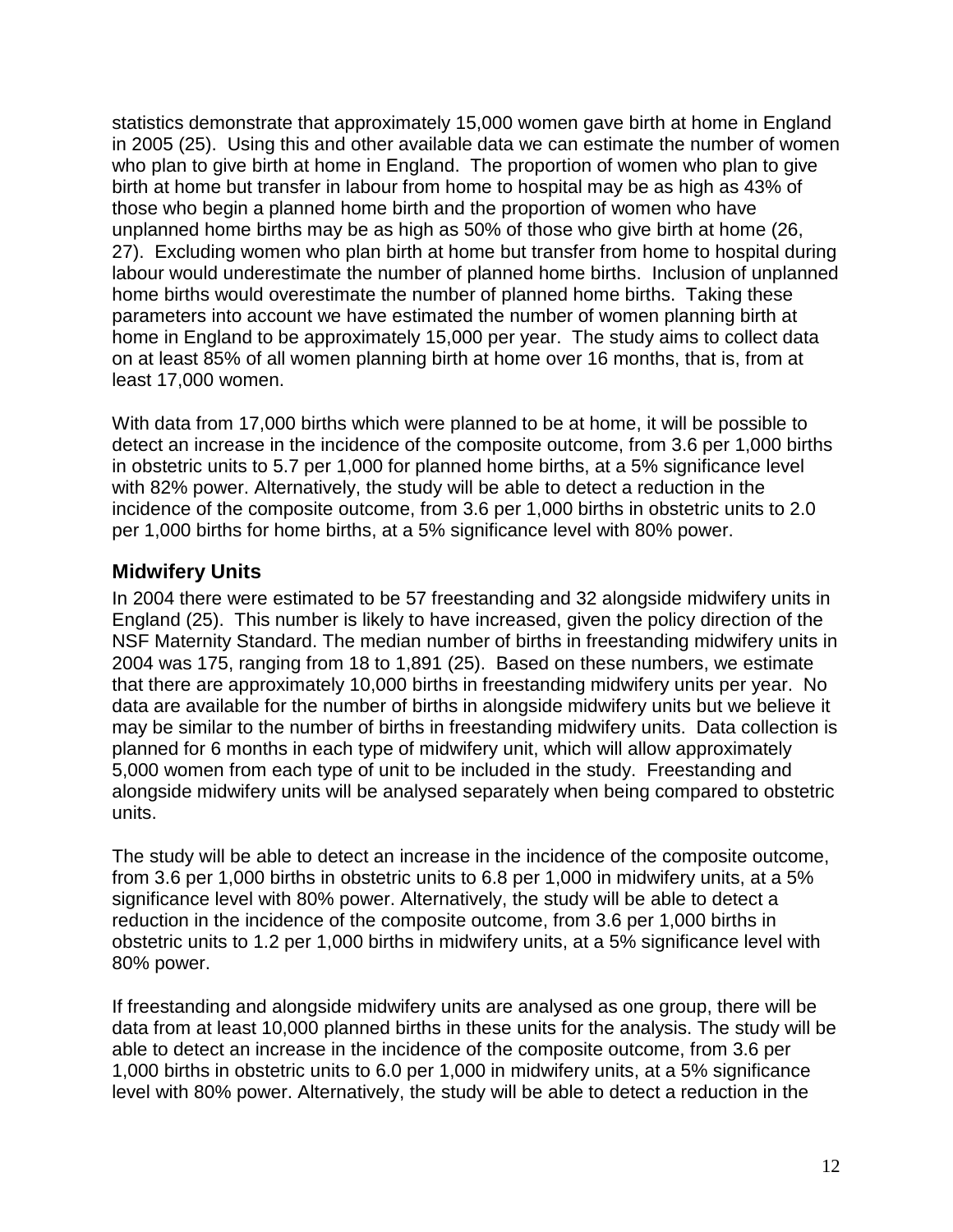incidence of the composite outcome, from 3.6 per 1,000 births in obstetric units to 1.7 per 1,000 births in midwifery units, at a 5% significance level with 81% power. The study will also be able to detect much more modest differences in relatively common serious outcomes of maternal morbidity amongst women at low risk of complications, such as blood transfusion which affects approximately 0.5% of women (28), and  $3^{rd}$  and  $4^{th}$  degree perineal trauma which is experienced by 1.2% of women (29).

# **Analysis**

The detailed analysis plan will be formally agreed by the Co-investigator Group, with input from the Advisory Group, before data collection starts. Initially, the outcomes and characteristics of the women who planned birth in each setting will be described. Odds ratios will be calculated to compare outcomes by planned place of birth using the obstetric unit women as the comparison group. All women will be analysed by the setting in which they first received care from a health professional during labour, if that was their planned place of birth. Appropriate referral and transfer is an important element of the quality of care received by women. It is therefore important to count women in the group where they planned to give birth, regardless of where the birth actually took place.

The primary outcome of neonatal mortality and morbidity, for women considered to be at 'low risk' of complications at labour onset, will be compared by planned place of birth. The criteria set out in the NICE Intrapartum Care Guidelines, which are due for publication in September 2007, will be used to assess whether a woman would be defined as "low risk" at the onset of labour (30). Crude odds ratios will be calculated, each with a 95% confidence interval. Outcomes for each group (home, freestanding midwifery unit and alongside midwifery unit) will be compared with outcomes for women planning birth in an obstetric unit. These crude odds ratios will be adjusted in a regression model, to take account of potential confounders such as parity, age, deprivation score and other factors which may be associated with planned place of birth and adverse outcomes in pregnancy.

The secondary outcomes will be analysed in the same way as the primary outcome. Odds ratios calculated for the secondary outcomes will be presented with 99% confidence intervals. Since a large number of comparisons will be made it is important to use wider confidence intervals to reduce the likelihood of finding statistically significant associations by chance.

Crude odds ratios will be calculated comparing outcomes for women who transferred from each setting to the women who did not transfer from that setting, with 99% confidence intervals. These crude odds ratios will be adjusted in a regression model, to take account of potential confounders such as parity, age, deprivation score and other factors which may be associated with planned place of birth and adverse outcomes in pregnancy.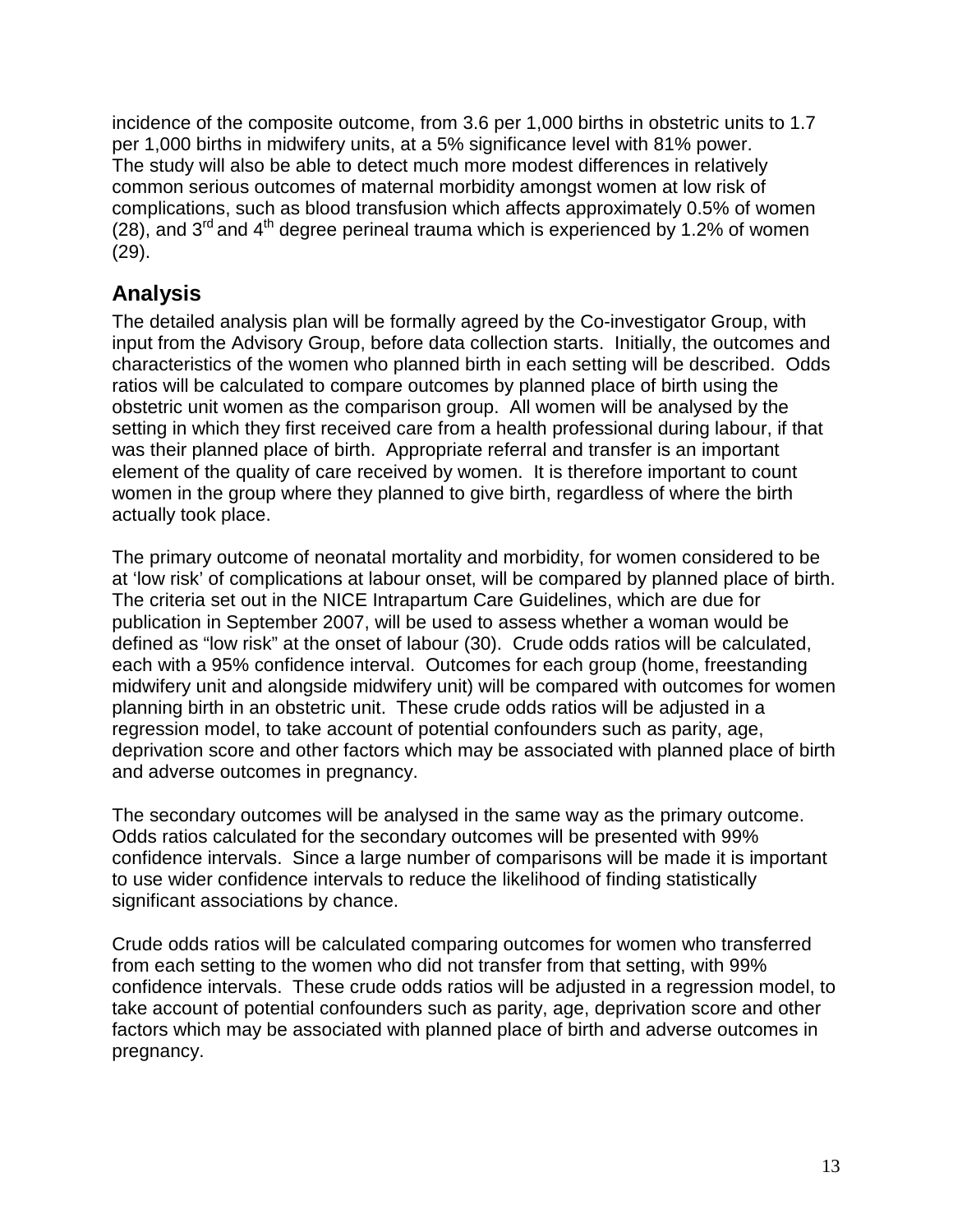Women who transferred from their planned place of birth and had an adverse outcome will be compared to women who transferred and did not have an adverse outcome. Indication for transfer, time from decision to transfer to start of transfer, duration of transfer, and events after the transfer will be investigated as factors that may be associated with adverse outcomes.

In addition, a predefined subgroup analysis will be performed based on outcomes stratified by parity (nulliparous and multiparous). A test for heterogeneity will be performed to investigate whether any differences in outcomes, by planned place of birth, between nulliparous and multiparous women are likely to have been due to chance.

Further exploratory analysis will be performed to generate hypotheses for future research.

# **Timetable**

In December 2007, a decision will be made about whether or not it is feasible to include planned birth at home in the national cohort study. If it is feasible, data collection on planned birth at home will continue on a national level for 16 months, from January 2008 to April 2009. If it is not feasible, the planned birth at home component will not be included in the national study.

Each midwifery unit will collect data for at least 6 months and each obstetric unit will collect data for at least 3 months. However, not all midwifery units or obstetric units will start and finish collecting data at the same time and data in these units will be collected over approximately 7 months, from May to November 2008.

Data analysis will take place over 4 months, from April to July 2009. The results of the study will be disseminated in July and August of 2009.

A detailed timetable is given in Appendix A.

# **Funding**

Birthplace combines the Evaluation of Maternity Units in England (EMU) research programme funded by the NIHR Service Delivery and Organisation (SDO) Programme, and the Birth at Home study, funded by the Department of Health's Policy Research Programme.

# **Organisation & Governance**

# **Co-investigator Group (CiG)**

CiG members will be responsible for assisting the Chief Investigator to achieve governance of the whole programme. The CiG will be accountable to the Department of Health and the NIHR Service Delivery and Organisation (SDO) Programme. Members are drawn from a wide range of maternity care stakeholder groups: clinical, service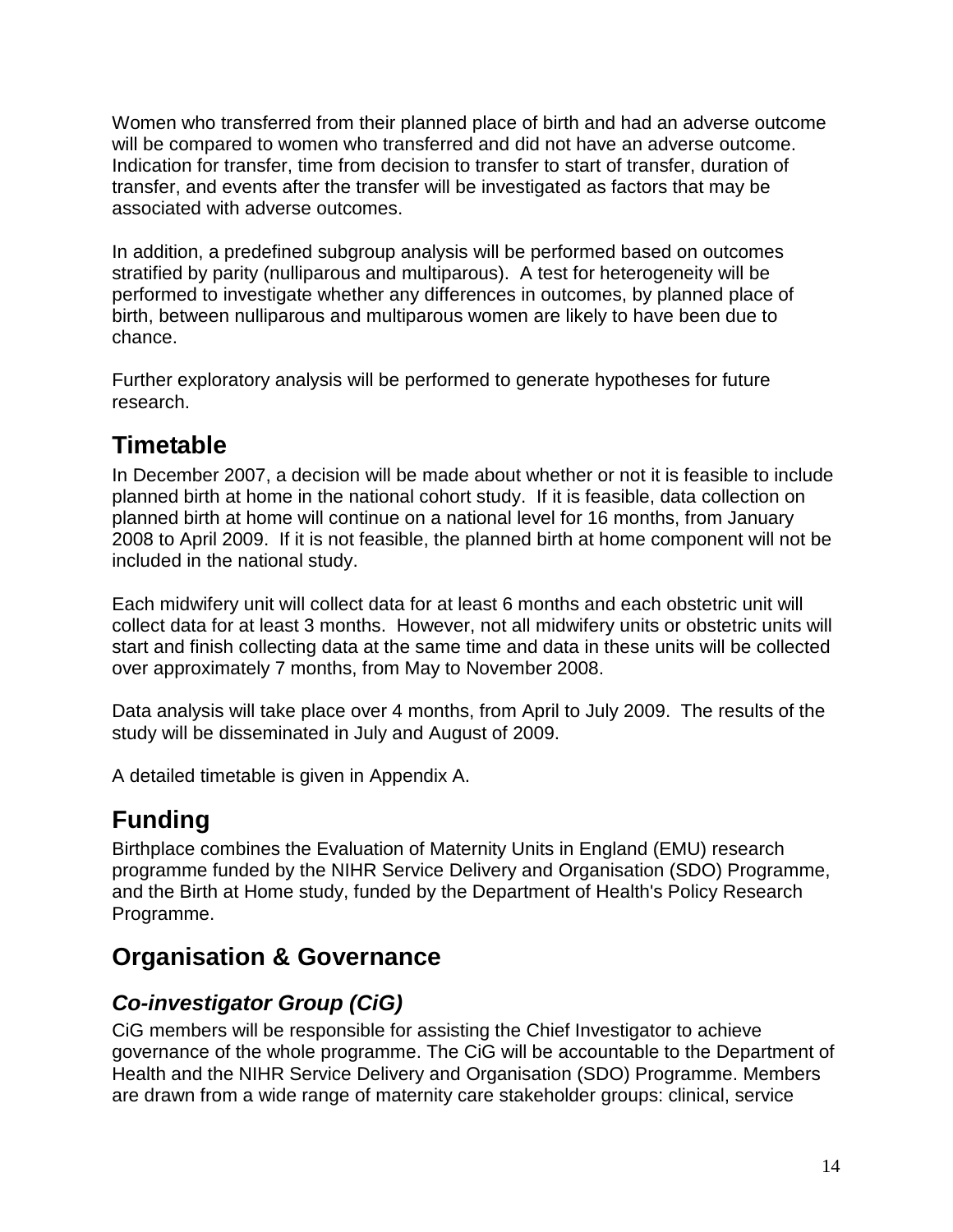management, planning, policy, research and consumer representation. This group will normally meet face-to-face twice a year, with teleconference meetings at least every three months. The CiG members are listed below:

| Professor Peter Brocklehurst<br>Director, NPEU                 | Chief investigator, expert obstetric epidemiologist                                                 |
|----------------------------------------------------------------|-----------------------------------------------------------------------------------------------------|
| Ms Rona McCandlish                                             | Co-investigator, expert in co-ordination of                                                         |
| Epidemiologist, NPEU                                           | epidemiological research and analysis of clinical data                                              |
| <b>Dr Stavros Petrou</b><br><b>Health Economist, NPEU</b>      | Co-investigator, expert health economist                                                            |
| Dr Maggie Redshaw                                              | Co-investigator, expert in social science and in                                                    |
| <b>Social Scientist, NPEU</b>                                  | organisation and systems of care                                                                    |
| <b>Professor Alison Macfarlane</b>                             | Expert in maternity service organisation and statistical                                            |
| <b>City University</b>                                         | analysis of routine data                                                                            |
| <b>Professor Chris McCourt</b>                                 | Expert in social science and in systems and                                                         |
| <b>Thames Valley University</b>                                | organisation of care, access and women's choices                                                    |
| <b>Professor Jane Sandall</b><br>King's College London         | Expert in use of mixed-methods in social science and<br>in organisation of care and woman's choices |
| <b>Professor Rona Campbell</b><br><b>University of Bristol</b> | Expert in maternity service organisation and statistical<br>analysis of routine data                |
| <b>Ms Alison Miller</b><br><b>CEMACH</b>                       | Expert in collection, organisation and statistical<br>analysis of routine data                      |
| <b>Professor Neil Marlow</b><br>University of Nottingham       | Expert in neonatal care, service organisation<br>and clinical research                              |
| <b>Ms Louise Silverton</b><br><b>Royal College of Midwives</b> | Expert in maternity service management, organisation<br>and policy                                  |
| Ms Mary Newburn<br><b>National Childbirth Trust</b>            | Expert in maternity service policy, organisation and<br>consumers' experiences of services          |
| <b>Professor Deirdre Murphy</b><br>University of Dublin        | Expert in obstetric care, service provision and clinical<br>research                                |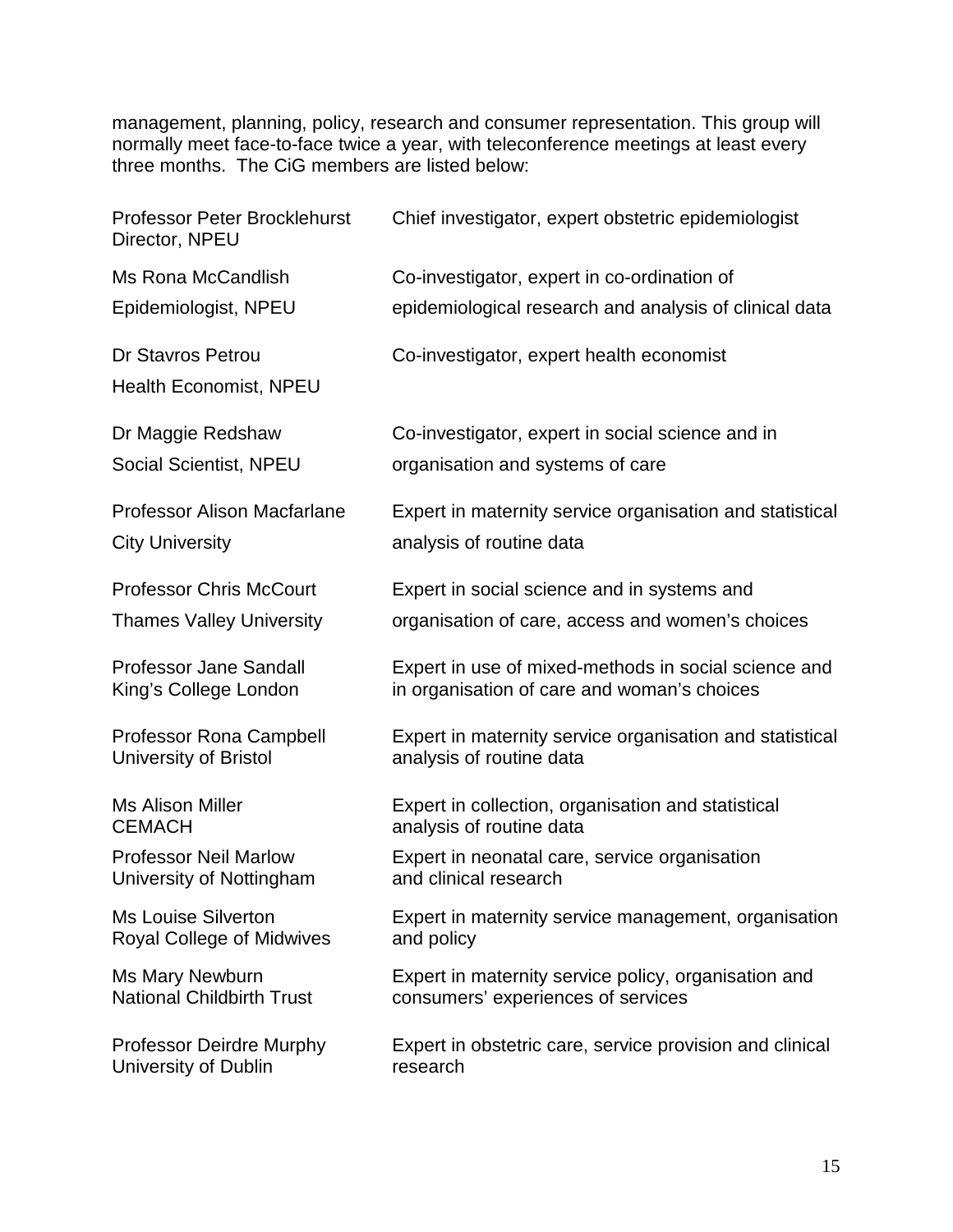## **Project management group (PMG)**

The PMG will be accountable to the Co-investigator group. Core membership will be coinvestigators and study staff, all of whom are based at the NPEU. This group will normally meet at least every 2 weeks for the duration of the study. The PMG members are listed below:

Professor Peter Brocklehurst Director Ms Rona McCandlish Epidemiologist Dr Stavros Petrou **Health Economist** Dr Maggie Redshaw Social Scientist Ms Liz Schroeder Health Economist Ms Rachel Rowe Co-ordinating Researcher Mr David Puddicombe Research Assistant Ms Laura Murray-White **Administrator** Ms Mary Stewart Research Midwife Dr Bob Gatten **Computer Programmer** 

### **Advisory Group (AG)**

The advisory group will provide advice to the CiG on the overall conduct of the study. Membership is drawn from stakeholders with knowledge and experience of contemporary maternity services in England, including experienced maternity care researchers. The Advisory group members are listed below:

| Professor Allan Templeton<br><b>RCOG</b>                  | President of the Royal College of Obstetricians and<br>Gynaecologists      |
|-----------------------------------------------------------|----------------------------------------------------------------------------|
| Mr Jim Dornan<br><b>RCOG</b>                              | Vice-President of the Royal College of Obstetricians<br>and Gynaecologists |
| <b>Professor Cathy Warwick</b><br>King's College Hospital | General Manager Women's and Children's Services                            |
| Ms Jill Demilew<br>King's College Hospital                | <b>Consultant Midwife</b>                                                  |
| Ms Sara Kenyon<br>University of Leicester                 | <b>MRC ORACLE Children's Study</b>                                         |
| Ms Jane Walker<br><b>Homerton University Hospital</b>     | <b>Consultant Midwife, Supervisor of Midwives</b>                          |
| Ms Kate Sallah<br><b>Tashie Consulting Ltd</b>            | Independent midwifery management consultant                                |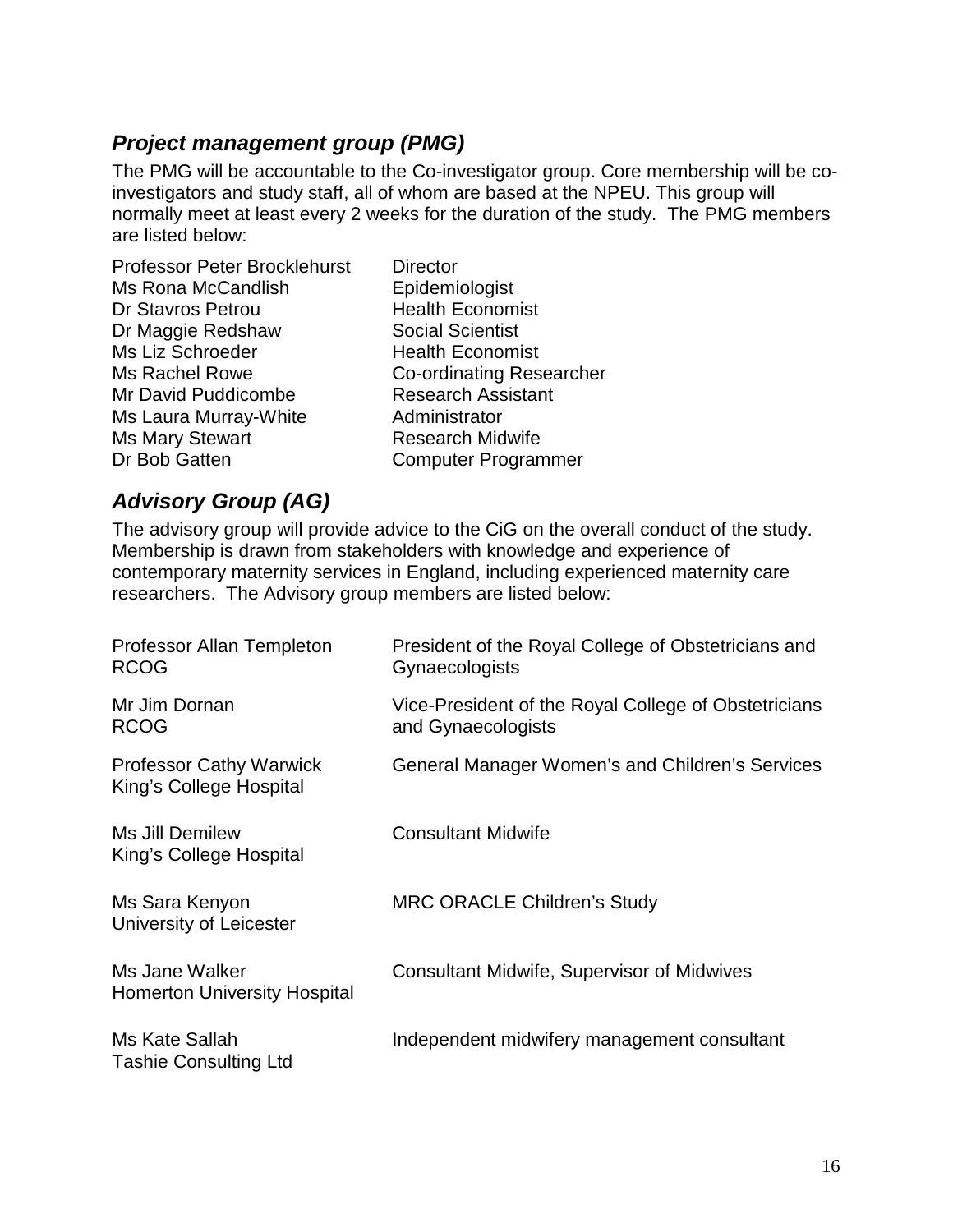| Ms Christina McKenzie<br><b>Nursing and Midwifery Council</b>                                                          | <b>Head of Midwifery</b>                                                                                                          |
|------------------------------------------------------------------------------------------------------------------------|-----------------------------------------------------------------------------------------------------------------------------------|
| Ms Gail McConnell<br>Barnet, Enfield & Haringey                                                                        | <b>Chair, Maternity Services Liaison Committee</b>                                                                                |
| Ms Maddie McMahon<br>Rosie Hospital Cambridge                                                                          | Birth & Postnatal Doula & Chair, Maternity Services<br><b>Liaison Committee</b>                                                   |
| Ms Sue Eardley<br><b>Healthcare Commission</b>                                                                         | <b>Project Lead - JARS and Maternity Services</b><br>Children's Strategy Team                                                     |
| Professor Naomi Fulop<br>King's College London                                                                         | Department of Management<br>School of Social Science and Public Policy                                                            |
| Dr Gary Hartnoll<br>Chelsea & Westminster Hospital                                                                     | <b>Consultant Neonatologist</b>                                                                                                   |
| Dr Gwyneth Lewis<br>Partnerships for Children,<br><b>Families and Maternity</b><br><b>Health and Care Partnerships</b> | National Clinical Lead for Maternal Health and<br>Maternity Services Director of the Maternal Deaths<br><b>Enquiry for CEMACH</b> |

Directorate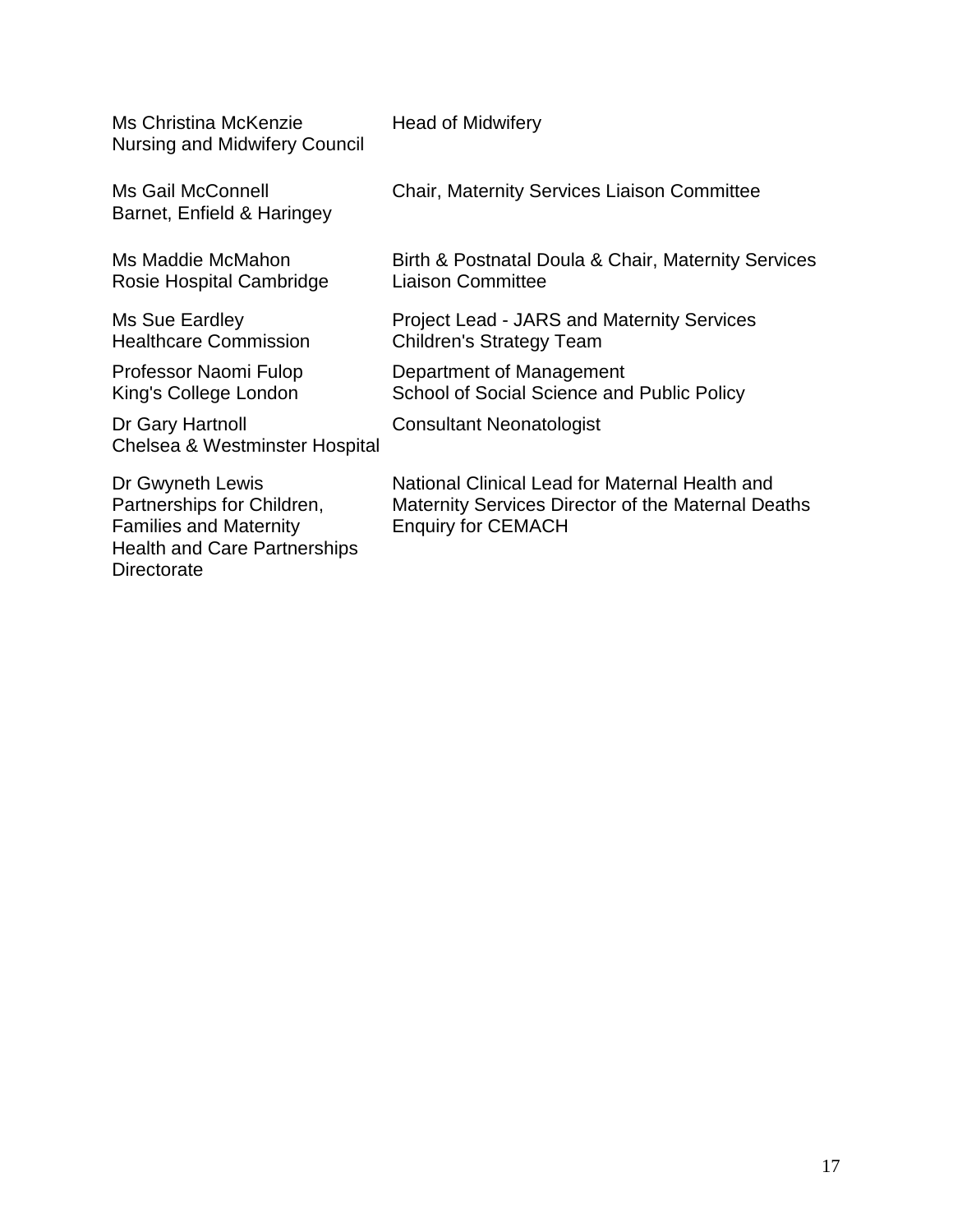# **References**

- 1. Department of Health. Changing Childbirth, Part 1 Report of the Expert Maternity Group. London: HMSO, 1993.
- 2. Department of Health. Keeping the NHS Local: a new direction of travel. 2003.
- 3. Department of Health Changing Workforce Programme website.
- http://www.dh.gov.uk/en/Policyandguidance/Humanresourcesandtraining/Modelcareer/DH\_40806 88 (accessed 08/08/07)
- 4. NHS Confederation. Future Healthcare Network Survey of models of maternity care: towards sustainable WTD compliant staffing and clinical network solutions. 2004.
- 5. Royal College of Obstetricians and Gynaecologists & Royal College of Midwives. Towards safer childbirth. Minimum standards for the organisation of labour wards, Report of a Joint Working Party. London: RCOG, 1999.
- 6. NHS Employers: Maternity Support Workers website. http://www.nhsemployers.org/workforce/workforce-316.cfm (accessed 08/08/07)
- 7. Department of Health. National Service Framework for Children, Young People and Maternity Services. Standard 11: Maternity Services. London: Department of Health, 2004.
- 8. Department of Health. Maternity Matters: Choice, access and continuity of care in a safe service. London: Department of Health, 2007.
- 9. Campbell R, Macfarlane AJ. Where to be born? The debate and the evidence. Second edition. Oxford: National Perinatal Epidemiology Unit, 1994.
- 10. Stewart M, McCandlish R, Henderson J, Brocklehurst P. Review of evidence about clinical, psychosocial and economic outcomes for women with straightforward pregnancies who plan to give birth in a midwifery-led birth centre, and outcomes for their babies. Report of a structured review of birth centre outcomes. Updated July 2005 www.npeu.ox.ac.uk/birthcentrereview
- 11. Campbell R, Macfarlane AJ. Place of delivery: a review. Br J Obstet Gynaecol 1986;93:675-683.
- 12. MIDIRS. Place of Birth Informed Choice Leaflet. Bristol: MIDIRS, 2005.
- 13. Olsen O, Jewell MD. Home versus hospital birth. Cochrane Database of Systematic Reviews 1998, Issue 3. Art. No.: CD000352.
- 14. Olsen O. Meta-analysis of the safety of home birth. Birth 1997;24:4-13.
- 15. Department of Health. DH Improvement, expansion and reform: the next 3 years priorities and planning framework 2003 – 2006, London: DH, 2002.
- 16. Hodnett ED, Downe S, Edwards N, Walsh D. Home-like versus conventional institutional settings for birth. The Cochrane Database of Systematic Reviews 2005, Issue 1. Art. No.: CD000012.
- 17. Walsh D, Downe S. Outcomes of Free-Standing, Midwifery-Led Birth Centres: a structured review. Birth 2004;31:3 222-9.
- 18. Audit Commission. Getting better all the time: Making benchmarking work. London: Audit Commission, 2000.
- 19. National Collaborating Centre for Women's and Children's Health. Second consultation on chapter 3. Planning place of birth, intrapartum care. London: RCOG Press, 2007. http://guidance.nice.org.uk/ (accessed 16/04/2007)
- 20. Healthcare Commission Review of Maternity Services 2007 website: http://www.healthcarecommission.org.uk/serviceproviderinformation/reviewsandinspections/acute hospitalportfolio/maternityservicesreview.cfm (accessed (27/07/2007)
- 21. RCOG. National Sentinel Caesarean Section Audit. London: RCOG, 2001.
- 22. The UK Neonatal Staffing Study Collaborative Group. The UK Neonatal Staffing Study. Changing Childbirth 11: 6, 1998.
- 23. Patient Information and Advisory Group website: http://www.advisorybodies.doh.gov.uk/PIAG/ (accessed 17/07/2007)
- 24. Kurinczuk JJ, Barralett JH, Redshaw M, Brocklehurst P. Monitoring the incidence of neonatal encephalopathy - what next? Report to the Patient Safety Research Programme. Oxford: NPEU, 2005.
- 25. Birth Choices UK website: www.BirthchoiceUK.com (accessed 05/04/2007)
- 26. Collaborative survey of perinatal loss in planned and unplanned home births. Northern Region Perinatal Mortality Survey Coordinating Group. BMJ 1996; 313:1306-1309.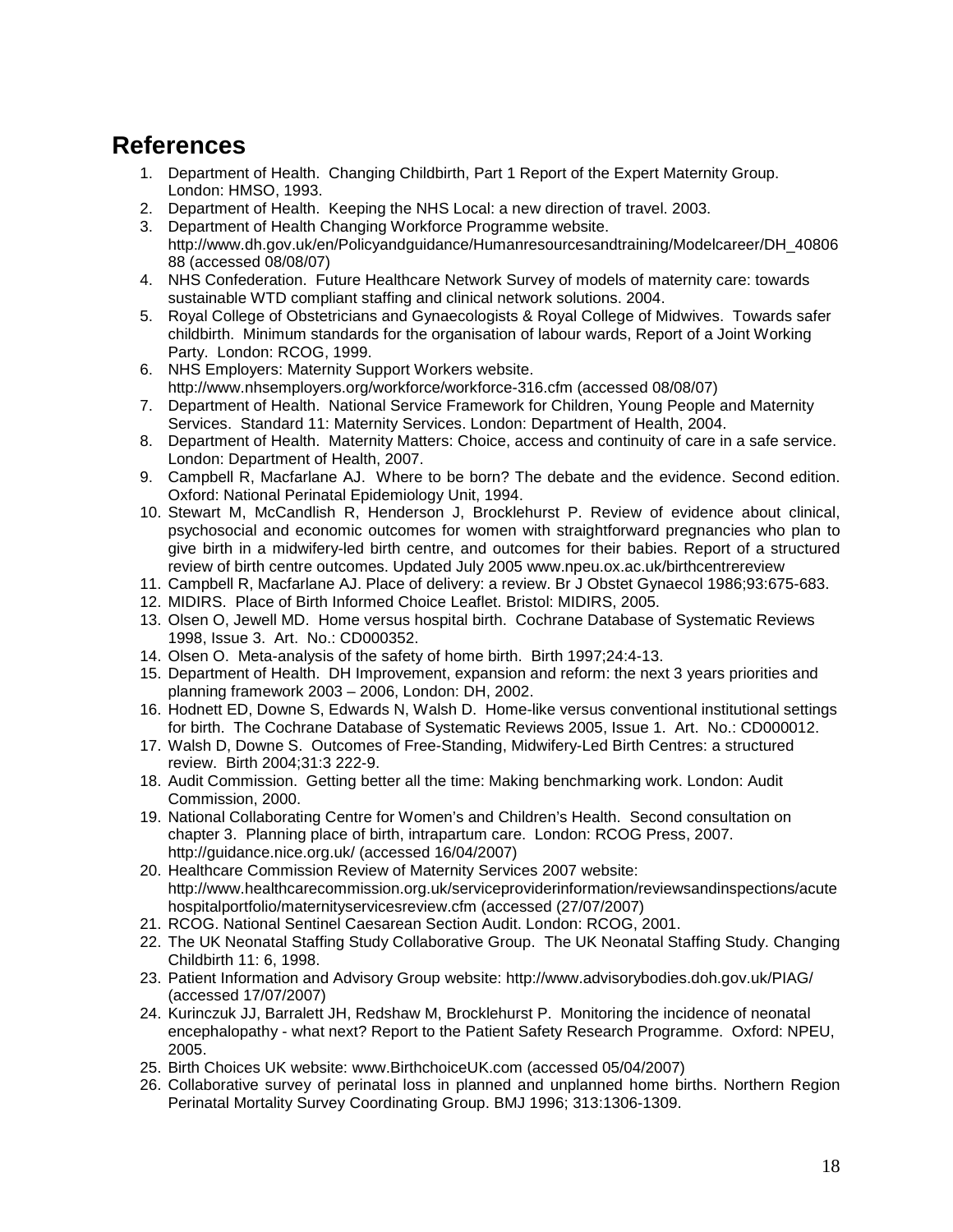- 27. Davies J, Hey E, Reid W, Young G. Prospective regional study of planned home births. BMJ 1996; 3:1302-1306.
- 28. Rogers J, Wood J, McCandlish R, Ayers S, Truesdale A, Elbourne D. Active versus expectant management of third stage of labour: the Hinchingbrooke randomised controlled trial. Lancet 1998;7:351:693-699.
- 29. McCandlish R, Bowler U, van Asten H, Berridge G, Winter C, Sames L, Garcia J, Renfrew M, Elbourne D. A randomised controlled trial of care of the perineum during second stage of normal labour. Br J Obstet Gynaecol; 1998;102:1262-1271.
- 30. NICE Intrapartum Care website: http://www.nice.org.uk/page.aspx?o=guidelines.inprogress.intrapartumcare (accessed 17/07/2007)